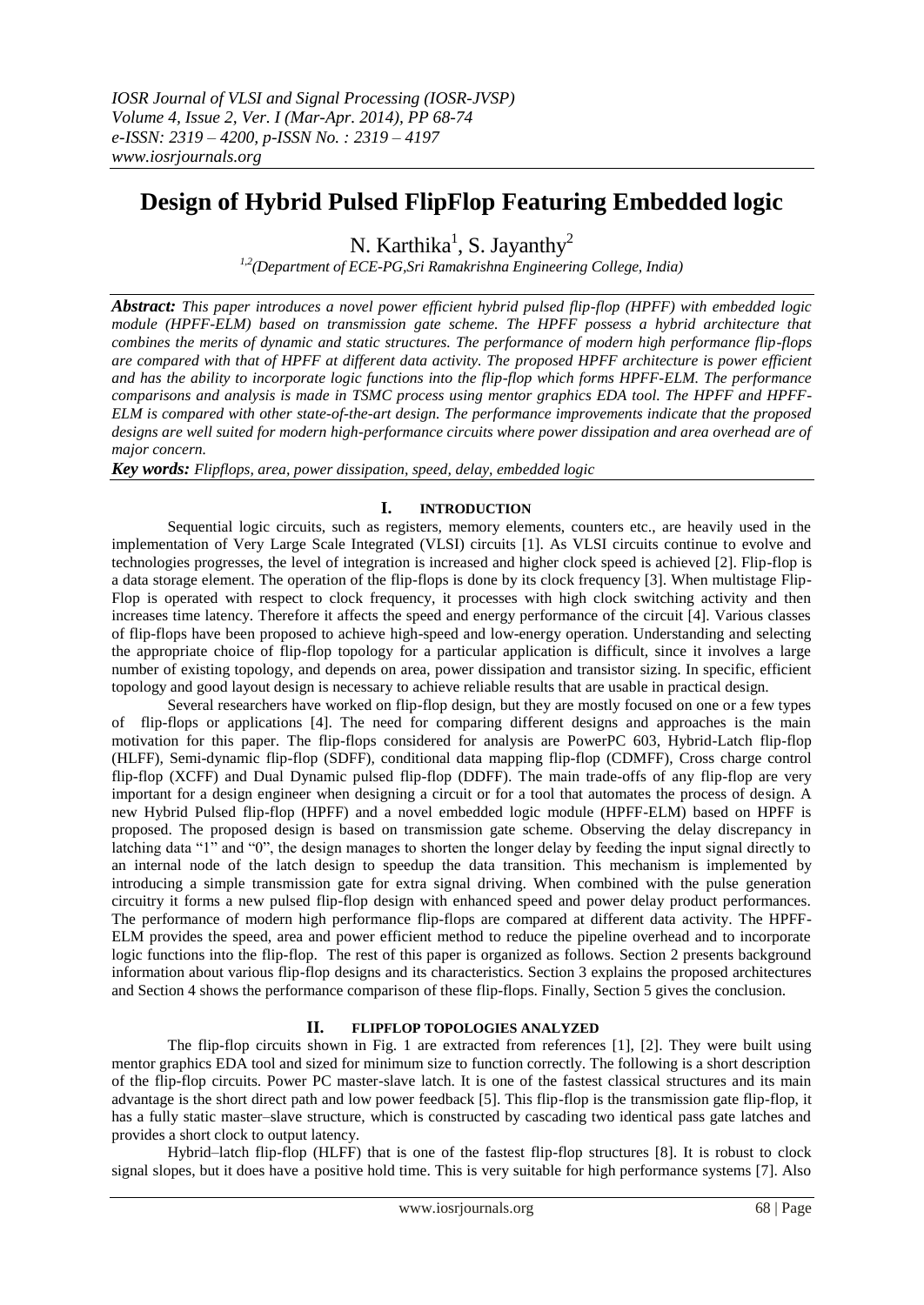it is inefficient in embedding logic. This structure is basically a level sensitive latch which is clocked with an internally generated sharp pulse [8]. Another hybrid flip-flop, the semi-dynamic flip-flop (SDFF) [9]. It is one of the fastest structures if not the fastest of all the flip-flops described in this paper. This is still best suited for high performance designs, though its power consumption is moderate [10]. Similar to hybrid-latch flip-flop semidynamic flip-flop is also classified in the group of pulse-triggered flip-flops. Two main building blocks are a level sensitive latch and a pulse generator [12].

The conditional data mapping flip-flop (CDMFF) is one of the most efficient among the state-of-theart. It uses an output feedback structure to conditionally feed the data to the flip-flop [13]. This reduces overall power dissipation by eliminating unwanted transitions when a redundant event is predicted. Also, the additional transistors added for the conditional circuitry make the flip-flop bulky and cause an increase in power dissipation at higher data activities.

Cross charge control flip-flop (XCFF) reduces the power dissipation by splitting the dynamic node into two, each one separately driving the output pull-up and pull-down transistors as in Fig. 1(a). Since only one of the two dynamic nodes is switched during one CLK cycle, the total power consumption is considerably reduced without any degradation in speed. Also XCFF has a comparatively lower CLK driving load [15]. The large precharge-capacitance in a wide variety of designs results from the fact that both the output pull-up and the pulldown transistor are driven by this precharge node [16]. These transistors being driving large output loads contribute to most of the capacitance at this node. This common drawback of many conventional designs was considered in the design of XCFF. The effect of charge sharing becomes uncontrollably large when complex functions are embedded into the design.

Dual Dynamic Hybrid flip-flop (DDFF) has large precharge-capacitance in a wide variety of designs results from the fact that both the output pull-up and the pull-down transistor are driven by this precharge node. These transistors being driving large output loads contribute to most of the capacitance at this node. This common drawback of many conventional designs was considered in the design of XCFF [1]. It reduces the power dissipation by splitting the dynamic node into two, each one separately driving the output pull-up and pull-down transistors as shown in Fig.1(b). Since only one of the two dynamic nodes is switched during one CLK cycle, the total power consumption is considerably reduced without any degradation in speed. Also XCFF has a comparatively lower CLK driving load. One of the major drawbacks of this design is the redundant precharge at node *X*2 and *X*1 for data patterns containing more 0s and 1s,respectively. In addition to the large hold time requirement resulting from the conditional shutoff mechanism, a low to high transition in the CLK when the data is held low can cause charge sharing at node *X*1. This can trigger erroneous transition at the output unless the inverter pair INV1-2 is carefully skewed. This effect of charge sharing becomes uncontrollably large when complex functions are embedded into the design.

The revised structure of the dual dynamic node hybrid flip-flop with logic embedding capability (DDFF-ELM) is shown in Fig. 1(c). Note that in the revised model, the transistor driven by the data input is replaced by the PDN and the clocking scheme in the frontend is changed. The reason for this in clocking is the charge sharing, which becomes uncontrollable as the number of nMOS transistors in the stack increases. The same reason makes XCFF also incapable of embedding complex logic functions. In order to gets a clear picture of the charge sharing in XCFF it was simulated with different embedded functions and the amount of worst case charge sharing was calculated.

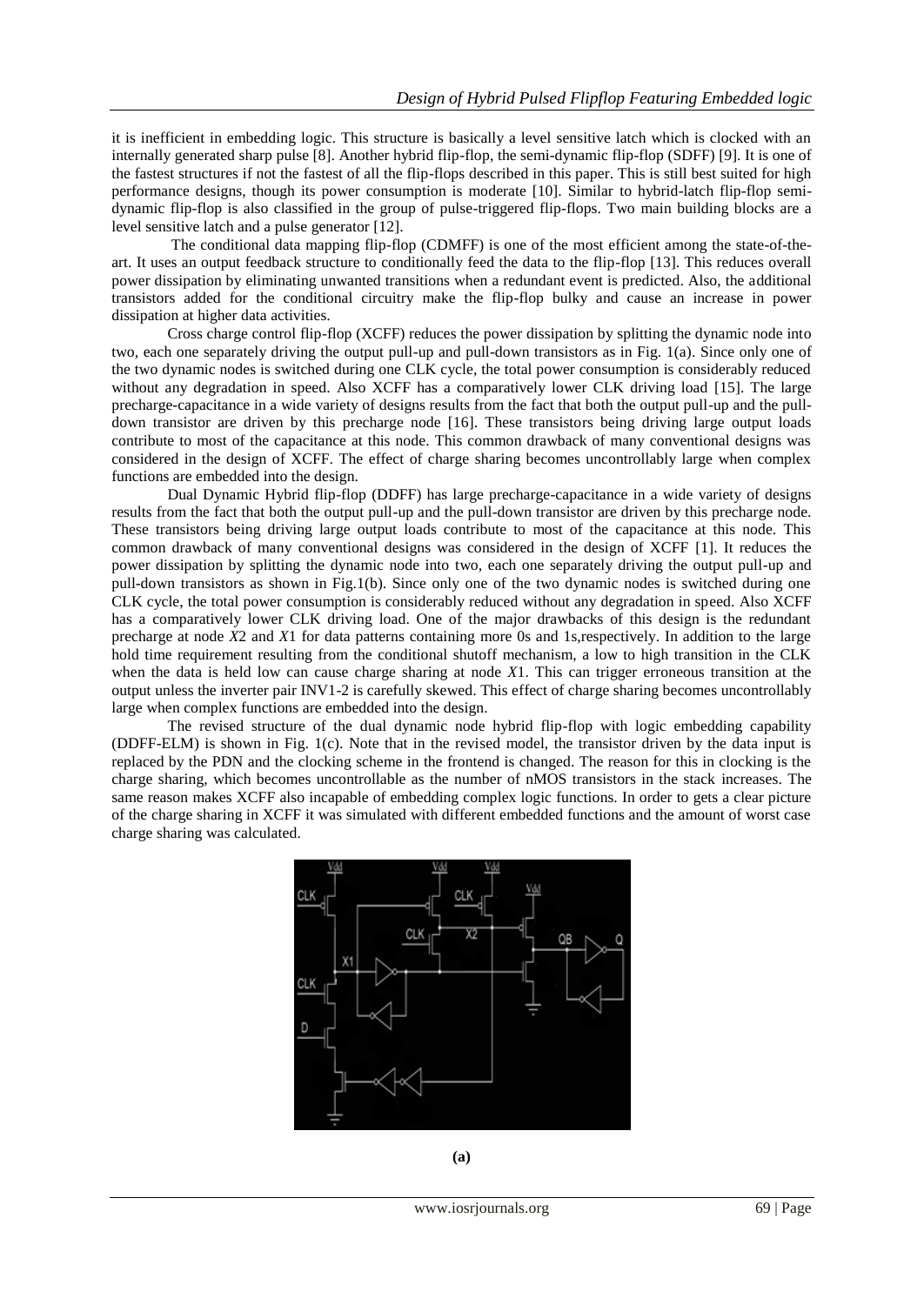



**Fig. 1 Schematic view of Flip-flop topologies analyzed (a) XCFF (b) DDFF (c) DDFF-ELM** 

#### **III. PROPOSED ARCHITECTURES**

The novel hybrid pulsed flip-flop (HPFF) is designed based on transmission gate scheme. Referring to fig. 2(a), when a clock pulse arrives, if no data transition occurs, i.e., the input data and node Q are at the same level, on current passes through the transmission gate, which keeps the input stage of the FF from any driving effort. At the same time, the input data and the output feedback assume complementary signal levels and the pull-down path of node X1 is off. Therefore, no signal switching occurs in any internal nodes. On the other hand, if a "0" to "1" data transition occurs, node X1 is discharged to turn on transmission gate, which then pulls node Q high. This corresponds to the worst case timing of the FF operations as the discharging path conducts only for a pulse duration. However, with the transmission gate scheme, a boost can be obtained from the input source via the transmission gate and the delay can be shortened. Although this seems to burden the input source with direct charging/discharging responsibility, which is a common pitfall of all pass transistor logic, the scenario is different in this case because pass transistor conducts only for a very short period. When a "1" to "0" data transition occurs, transmission gate is likewise turned on by the clock pulse and node Q is discharged by the input stage through this route. Unlike the case of "0" to "1" data transition, the input source bears the sole discharging responsibility. Since transmission gate is turned on for only a short time slot, the loading effect to the input source is not significant. In particular, this discharging does not correspond to the critical path delay and calls for no transistor size tweaking too enhance the speed. In addition, since a keeper logic is placed at output node Q, the discharging duty of the input source is lifted once the state of the keeper logic is inverted. The hybrid pulsed flip-flop has the ability to incorporate various logic functions into the flip-flop as of DDFF. The HPFF-ELM provides delay, area and power efficient technique. Based on signal feed through scheme, the HPFF-ELM is also designed as shown in fig. 2(b).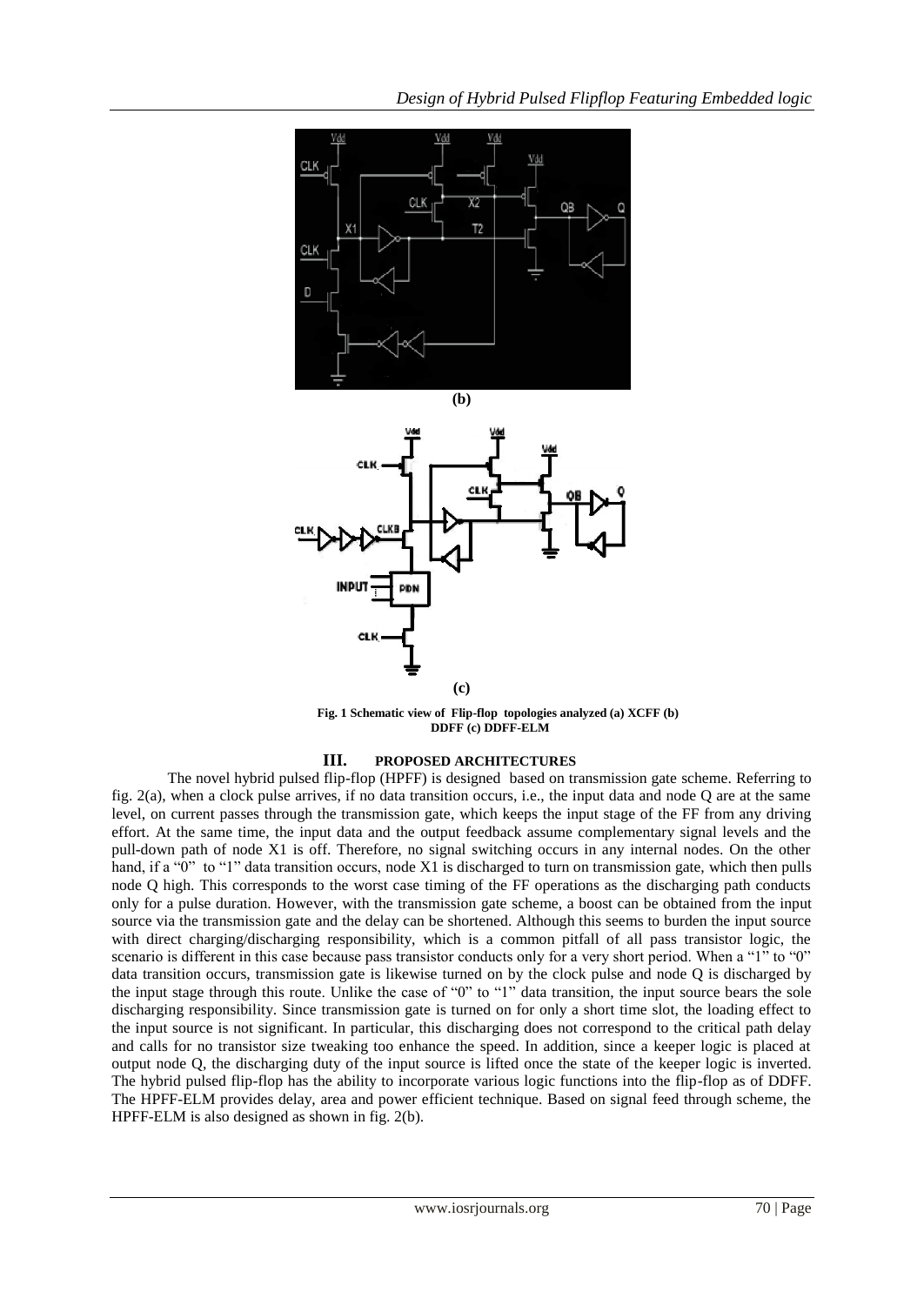

**Fig. 2 Schematic of proposed design (a) HPFF (b) HPFF-ELM**

## **IV. PERFORMANCE ANALYSIS**

To highlight the advantages of the various designs, the proposed HPFF and HPFF-ELM architectures are compared with state-of-the-art designs. Features like number of transistors, power dissipation, D-to-Q delay, layout area and power-delay-product (PDP) are compared. Table I depicts the performance comparison of various flip-flop designs and Fig. 3 shows the performance comparison chart. From the Table 1, the HPFF consists of less number of transistors by using transmission gate instead of back-to-back inverters in the previous XCFF and DDFF architectures. Thus the layout area and delay consumed by the design is reduced. The power dissipation produced by the proposed HPFF is reduced from nano-watts(nW) to pico-watts(pW). Fig. 3(a) shows comparison of number of transistors with various flip-flop designs and Fig. 3(b) shows the comparison of power dissipation with state-of-the-art designs.

| <b>Flipflop Design</b> | <b>No. of Transistors</b> | <b>Total Layout Area</b><br>$(\mu m^2)$ | <b>Power Dissipation</b><br>(nW) | D-Q Delay (ns) | PDF(fJ)  |
|------------------------|---------------------------|-----------------------------------------|----------------------------------|----------------|----------|
|                        |                           |                                         |                                  |                |          |
| PowerPCFF              | 22                        | 933.37                                  | 2.547                            | 49.68          | 0.126    |
| <b>HLFF</b>            | 20                        | 1147.55                                 | 2.476                            | 99.58          | 0.246    |
| <b>SDFF</b>            | 23                        | 856.19                                  | 2.088                            | 50.55          | 0.104    |
| <b>CDMFF</b>           | 22                        | 519.65                                  | 4.290                            | 301            | 0.0001   |
| <b>XCFF</b>            | 21                        | 603.58                                  | 1.919                            | 50             | 0.095    |
| <b>DDFF</b>            | 18                        | 421.15                                  | 1.655                            | 50.65          | 0.082    |
| HPFF(proposed)         | 15                        | 119.96                                  | 0.00643                          | 50.33          | 0.000325 |

TABLE I PERFORMANCE COMPARISON OF PROPOSED HPFF DESIGN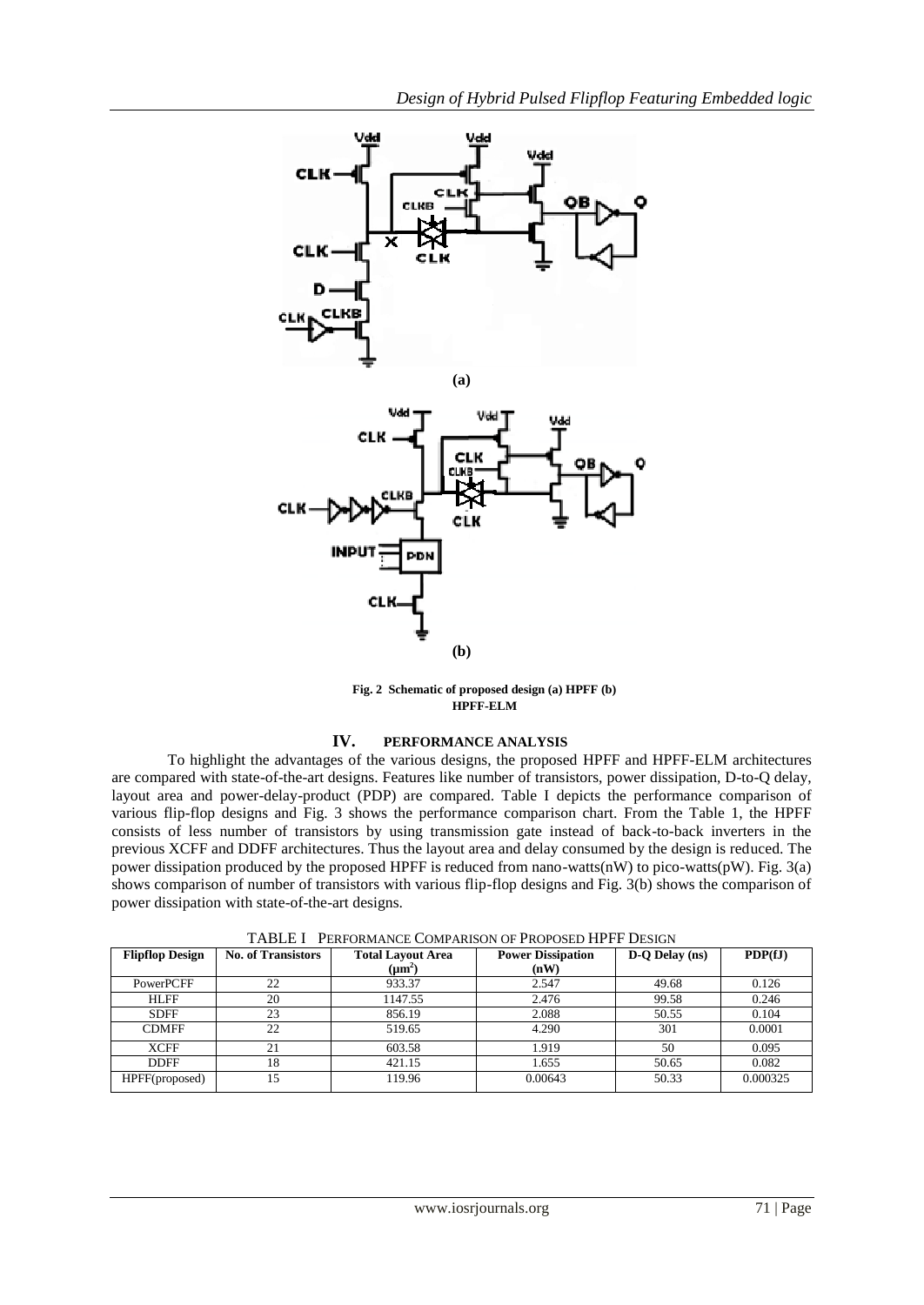



(b)

#### **Fig. 3 Performance comparison charts of proposed HPFF design (a) No. of transistors vs flip-flop designs (b) Power dissipation vs flip-flop designs**

The proposed HPFF-ELM design has the ability to incorporate logic functions into the flip-flop. From the Table II, the performance comparison of embedded logic module with three flip-flop designs are compared. The number of transistors used by HPFF-ELM is very less when compared with DDFF-ELM and SDFF-ELM. Thus the layout area and the delay are also reduced. The power dissipation produced after embedding logic functions is decreased dramatically. Fig. 4 shows the performance comparison charts for the number of transistors in Fig. 4(a) and power dissipation in Fig. 4(b). This shows a clear comparison with the existing stateof-the-art. From the Table III, the performance of embedding various logic functions like AND, OR and MULTIPLEXER are compared. All the logic functions discussed here produces the similar power dissipation and almost equal number of transistors. The layout of the proposed HPFF and HPFF-ELM is shown in Fig. 5(a) Fig. 5(b) respectively.

| <b>Flipflop Design</b> | <b>No. Of Transistors</b> | <b>Total Layout Area</b><br>$(\mu m^2)$ | <b>Power Dissipation</b><br>(nW) | <b>D-O Delay</b><br>(ns) | PDF(fJ)  |
|------------------------|---------------------------|-----------------------------------------|----------------------------------|--------------------------|----------|
| DDFF-ELM               | 22                        | 488.47                                  | 1.856                            | 100.02                   | 0.092    |
| SDFF-ELM               | 25                        | 621.10                                  | 2.618                            | 50.82                    | 0.130    |
| <b>HPFF-ELM</b>        | 19                        | 194.25                                  | 0.00668                          | 50.55                    | 0.000337 |
| (proposed)             |                           |                                         |                                  |                          |          |

TABLE II PERFORMANCE COMPARISON OF PROPOSED HPFF-ELM DESIGN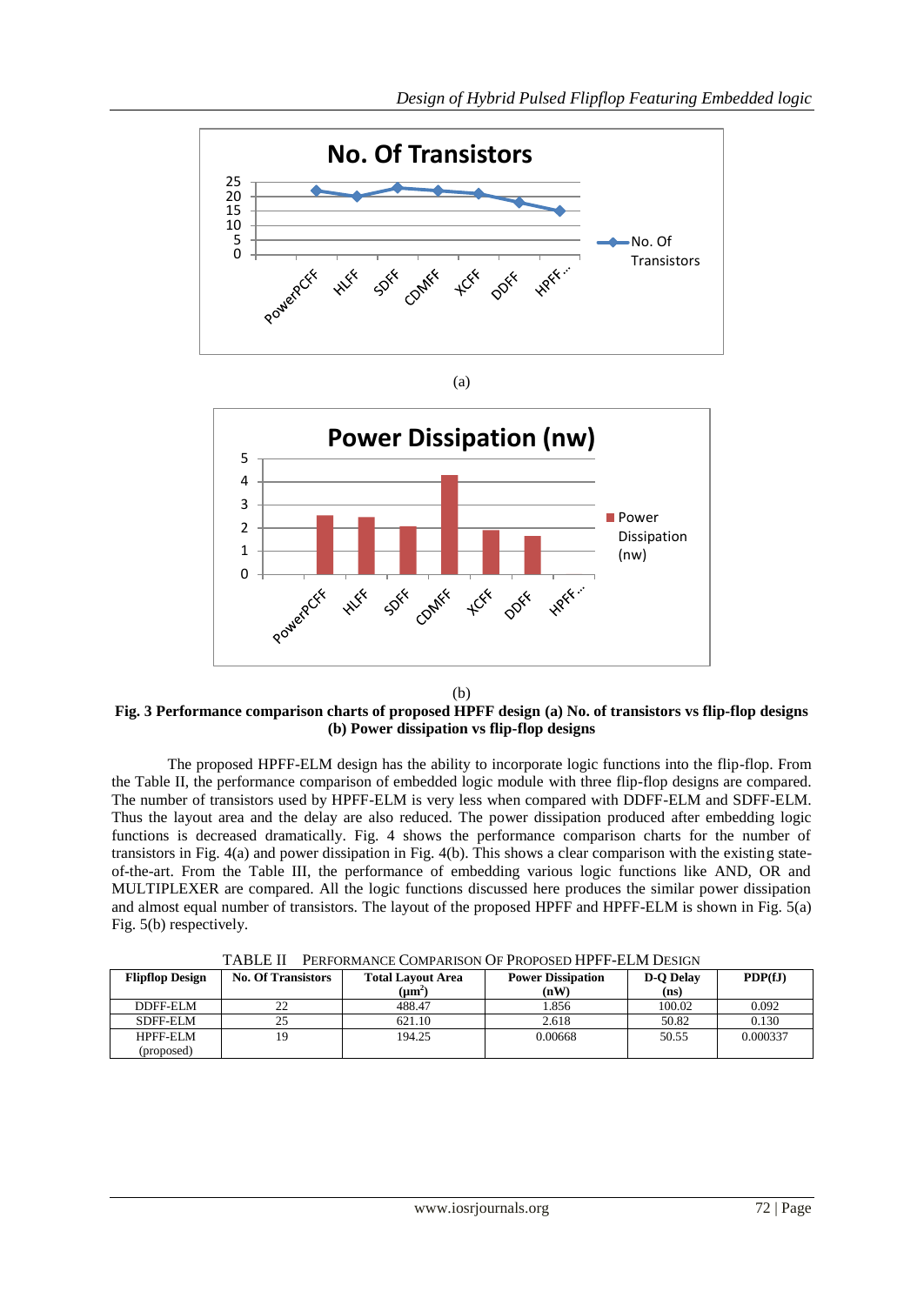



**Fig. 4 Performance comparison charts of HPFF-ELM (a) No.of transistors vs flip-flop design (b) Power dissipation vs flip-flop designs** 

|                     | TABLE III PERFORMANCE COMPARISON OF VARIOUS LOGIC FUNCTIONS IN HPFF-ELM |                               |                        |              |
|---------------------|-------------------------------------------------------------------------|-------------------------------|------------------------|--------------|
| lded logic function | No. Of transistors                                                      | Total layout area $(\mu m^2)$ | Power dissipation (pW) | <b>Delay</b> |

| <b>Embedded logic function</b> | No. Of transistors | Total layout area $(\mu m^2)$ | Power dissipation (pW) | Delay (ns) |
|--------------------------------|--------------------|-------------------------------|------------------------|------------|
| AND                            | 19                 | 194.25                        | 6.683                  | 50.57      |
| OR                             | 19                 | 194.15                        | 6.683                  | 50.57      |
| <b>MULTIPLEXER</b>             |                    | 195.13                        | 6.683                  | 100.02     |





**Fig. 5 Layout of proposed design (a) HPFF (b) HPFF-ELM (incorporating AND logic)**